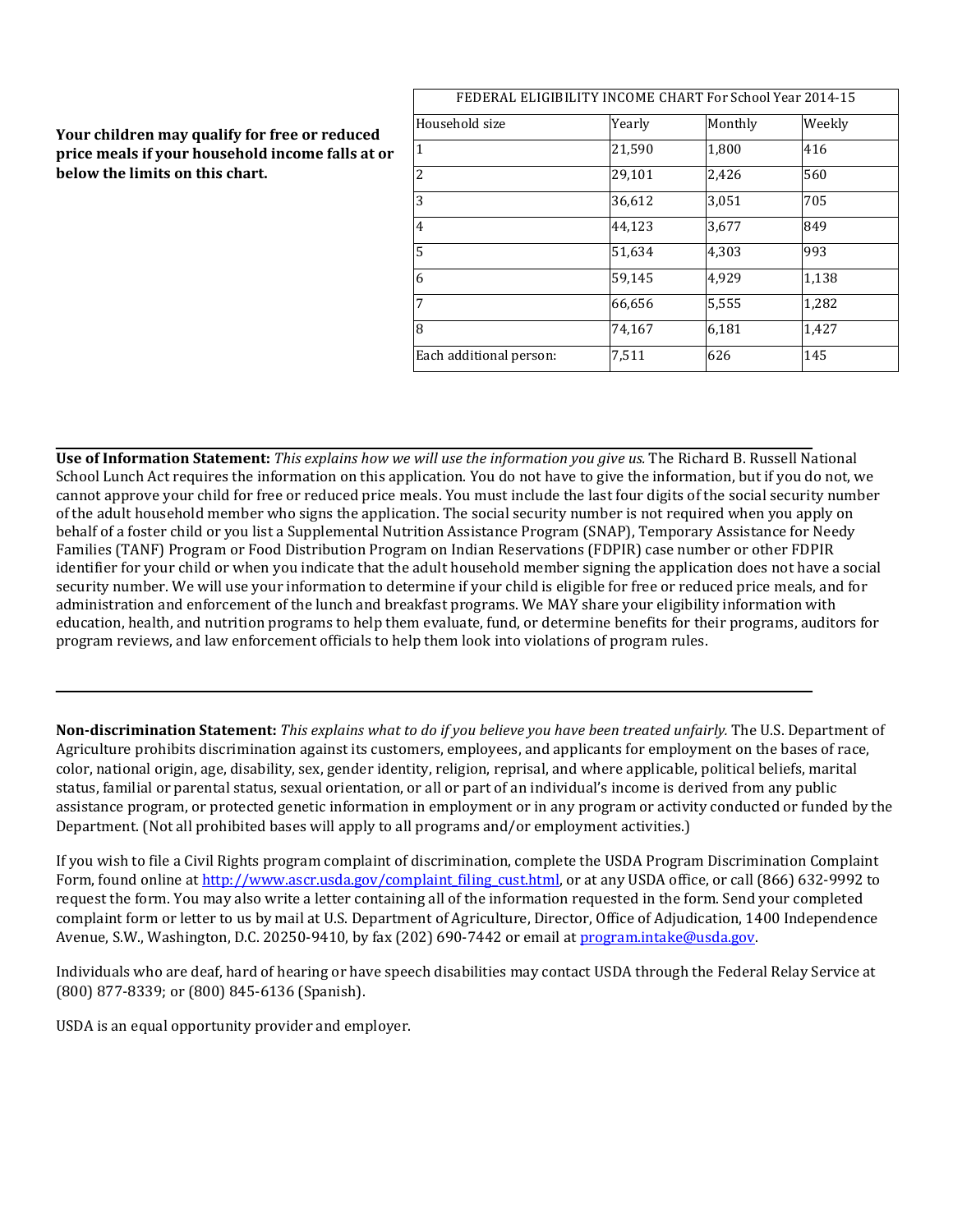# INSTRUCTIONS FOR APPLYING

## *A HOUSEHOLD MEMBER IS ANY CHILD OR ADULT LIVING WITH YOU.*

#### IF YOUR HOUSEHOLD RECEIVES BENEFITS FROM **UTAH SUPPLEMENTAL NUTRITION ASSISTANCE PROGRAM (SNAP), OR UTAH FAMILY EMPLOYMENT PROGRAM (FEP) OR THE FOOD DISTRIBUTION PROGRAM ON INDIAN RESERVATIONS (FDPIR)**, FOLLOW THESE INSTRUCTIONS:

Part 1: List all household members and the name of school for each child.

**Part 2:** List the case number for any household member (including adults) receiving SNAP, FEP or FDPIR benefits.

**Part 3 & 4**: Skip these parts.

**Part 5:** Sign the form. The last four digits of a Social Security Number are **not** necessary.

#### IF NO ONE IN YOUR HOUSEHOLD GETS SNAP OR FEP BENEFITS AND IF ANY CHILD IN YOUR HOUSEHOLD IS **HOMELESS, A MIGRANT OR RUNAWAY**, FOLLOW THESE INSTRUCTIONS:

Part 1: List all household members and the name of school for each child.

**Part 2:** Skip this part.

**Part 3**: If any child you are applying for is homeless, migrant, or a runaway check the appropriate box and call the homeless coordinator. Their name and number are listed on the cover letter sent with this application.

**Part 4:** Complete only if a child in your household isn't eligible under Part 3. See instructions for All Other Households.

**Part 5:** Sign the form. The last four digits of a Social Security Number are **not** necessary if you didn't need to fill in Part 4.

#### IF YOU ARE APPLYING FOR A **FOSTER CHILD**, FOLLOW THESE INSTRUCTIONS:

**If all children in the household are foster children:** 

Part 1: List all foster children and the school name for each child. Check the box indicating the child is a foster child.

**Part 2, 3, & 4:** Skip these parts.

**Part 5:** Sign the form. The last four digits of a Social Security Number are **not** necessary.

#### **If some of the children in the household are foster children:**

**Part 1:** List all household members and the name of school for each child. For any person, including children, with no income, you must check the "No Income" box. Check the box if the child is a foster child.

Part 2: If the household does not have a case number, skip this part.

Part 3: If any child you are applying for is homeless, migrant, or a runaway check the appropriate box and the homeless coordinator. Their name and number are listed on the cover letter sent with this application**.** If not, skip this part.

Part 4: Follow these instructions to report total household income from this month or last month.

- **Box 1–Name:** List all household members with income.
- **Box 2** –**Gross Income and How Often It Was Received:** For each household member, list each type of income received for the month. You must tell us how often the money is received—weekly, every other week, twice a month or monthly. For earnings, be sure to list the **gross income,** the amount earned *before* taxes and other deductions. For other income, list the amount each person got for the month from welfare, child support, alimony, pensions, retirement, Social Security, Supplemental Security Income (SSI), Veteran's benefits (VA benefits), and disability benefits. Under *All Other Income*, list Worker's Compensation, unemployment or strike benefits, regular contributions from people who do not live in your household, and any other income. Do not include income from SNAP, FDPIR, WIC, Federal education benefits and foster payments received by the family from the placing agency. For ONLY the *self-employed*, under *Earnings from Work*, report income after expenses. This is for your business, farm, or rental property. If you are in the **Military Privatized Housing** Initiative or get combat pay, do not include these allowances as income.

Part 5: Adult household member must sign the form and list the last four digits of their Social Security Number (or mark the box indicating "none" if s/he doesn't have one).

**ALL OTHER HOUSEHOLDS**, INCLUDING WIC HOUSEHOLDS, FOLLOW THESE INSTRUCTIONS:

**Part 1:** List children and the name of school for each child. For any person, including children, with no income, you *must* check the "No Income" box.

**Part 2:** If the household does not have a case number, skip this part.

**Part 3:** If any child you are applying for is homeless, migrant, or a runaway check the appropriate box and call the homeless coordinator. Their number is listed on the cover letter sent with this application.If not, skip this part.

Part 4: Follow these instructions to report total household income from this month or last month.

- **Box 1–Name:** List all other household members. Check the "No Income" box if they receive no income.
- **Box 2** –**Gross Income and How Often It Was Received:** See Part 4, box 2 above for more information.

**Part 5:** Adult household member must sign the form and list the last four digits of their Social Security Number (or mark the box indicating "none" if s/he doesn't have one).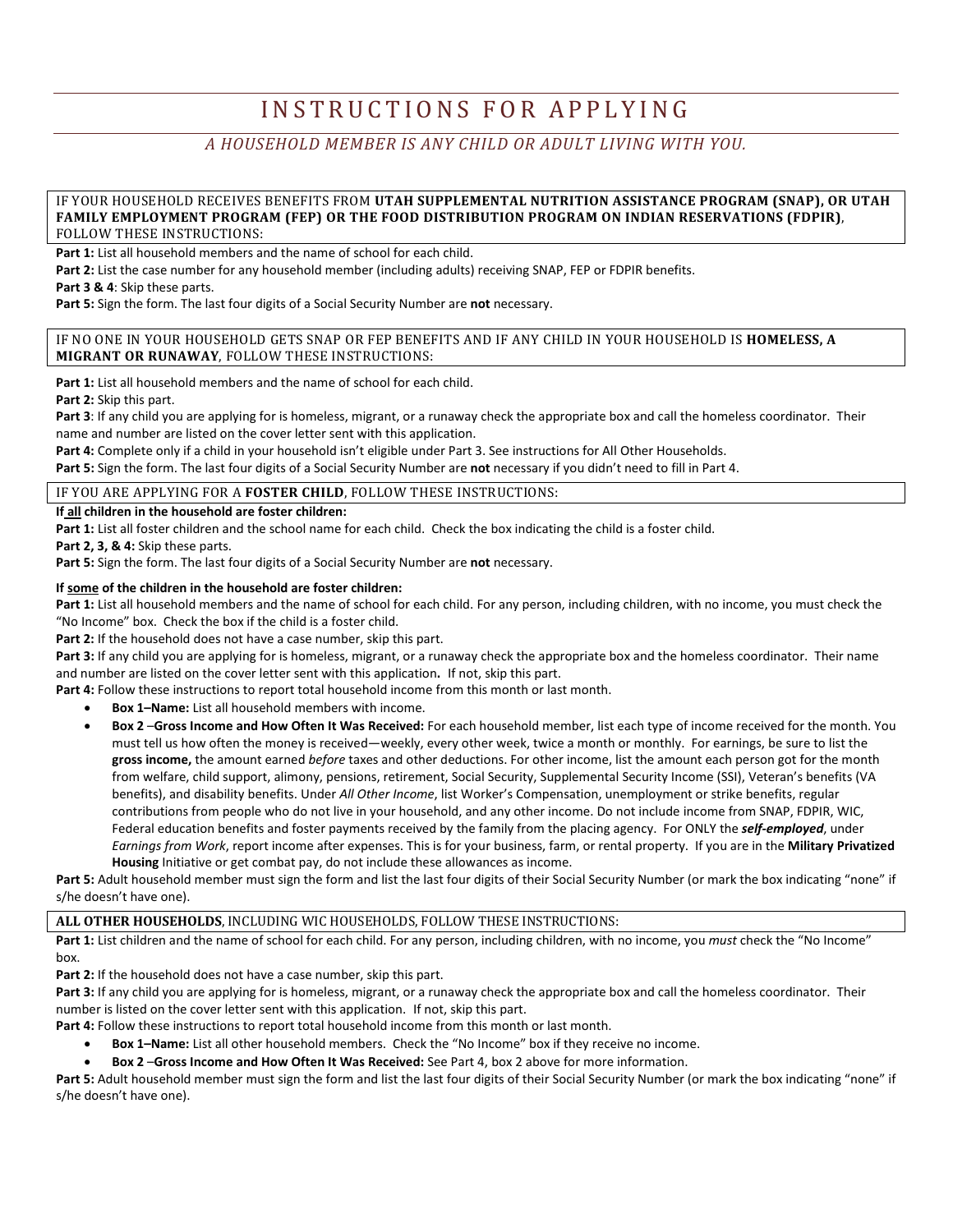# **FREE AND REDUCED PRICE SCHOOL MEALS FAMILY APPLICATION**

| <b>PART 1. CHILDREN</b>                                                                                                                                                                                                                                                                                                                                                                                                                                                                                                                                                                                                                                                                                                               |                                               |                                                |                                                                                                 |                        |                         |                                                 | Part 2. BENEFITS           |                                                                                                                    |                          |                |
|---------------------------------------------------------------------------------------------------------------------------------------------------------------------------------------------------------------------------------------------------------------------------------------------------------------------------------------------------------------------------------------------------------------------------------------------------------------------------------------------------------------------------------------------------------------------------------------------------------------------------------------------------------------------------------------------------------------------------------------|-----------------------------------------------|------------------------------------------------|-------------------------------------------------------------------------------------------------|------------------------|-------------------------|-------------------------------------------------|----------------------------|--------------------------------------------------------------------------------------------------------------------|--------------------------|----------------|
| Names of all children<br>(First, Middle Initial,<br>Last)                                                                                                                                                                                                                                                                                                                                                                                                                                                                                                                                                                                                                                                                             |                                               | School                                         |                                                                                                 | Student ID or<br>Grade |                         | Check if<br>Foster<br>Child                     | Check<br>if NO<br>income   | List SNAP, FEP, or FDPIR<br>case # for child household<br>member (if any). Skip to<br>Part 5 if you list a case #. |                          |                |
|                                                                                                                                                                                                                                                                                                                                                                                                                                                                                                                                                                                                                                                                                                                                       |                                               |                                                |                                                                                                 |                        |                         | ❏                                               | $\Box$                     |                                                                                                                    |                          |                |
|                                                                                                                                                                                                                                                                                                                                                                                                                                                                                                                                                                                                                                                                                                                                       |                                               |                                                |                                                                                                 |                        |                         | ❏                                               | ❏                          |                                                                                                                    |                          |                |
|                                                                                                                                                                                                                                                                                                                                                                                                                                                                                                                                                                                                                                                                                                                                       |                                               |                                                |                                                                                                 |                        |                         | ❏<br>◻                                          | ❏<br>$\Box$                |                                                                                                                    |                          |                |
|                                                                                                                                                                                                                                                                                                                                                                                                                                                                                                                                                                                                                                                                                                                                       |                                               |                                                |                                                                                                 |                        |                         | ❏                                               | $\Box$                     |                                                                                                                    |                          |                |
|                                                                                                                                                                                                                                                                                                                                                                                                                                                                                                                                                                                                                                                                                                                                       |                                               |                                                |                                                                                                 |                        |                         | $\Box$                                          | $\Box$                     |                                                                                                                    |                          |                |
| PART 2. BENEFITS If any member of your household receives SNAP, FEP, or FDPIR other than those listed above provide the<br>name and case # for the person who receives benefits and skip to part 5. If no one receives these benefits, skip to Part 3.                                                                                                                                                                                                                                                                                                                                                                                                                                                                                |                                               |                                                |                                                                                                 |                        |                         |                                                 |                            |                                                                                                                    |                          |                |
| NAME:                                                                                                                                                                                                                                                                                                                                                                                                                                                                                                                                                                                                                                                                                                                                 |                                               |                                                |                                                                                                 | <b>CASE NUMBER:</b>    |                         |                                                 |                            |                                                                                                                    |                          |                |
| PART 3. If any child you are applying for is HOMELESS, MIGRANT, or a RUNAWAY check the appropriate box.<br>HOMELESS $\Box$ MIGRANT $\Box$ RUNAWAY $\Box$                                                                                                                                                                                                                                                                                                                                                                                                                                                                                                                                                                              |                                               |                                                |                                                                                                 |                        |                         |                                                 |                            |                                                                                                                    |                          |                |
| PART 4. TOTAL HOUSEHOLD GROSS INCOME (LIST ALL OTHER FAMILY MEMBERS, INCLUDING CHILDREN WITH INCOME)                                                                                                                                                                                                                                                                                                                                                                                                                                                                                                                                                                                                                                  |                                               |                                                |                                                                                                 |                        |                         |                                                 |                            |                                                                                                                    |                          |                |
| 1. NAME                                                                                                                                                                                                                                                                                                                                                                                                                                                                                                                                                                                                                                                                                                                               |                                               | 2. HOW MUCH AND HOW OFTEN IT WAS RECEIVED      |                                                                                                 |                        |                         |                                                 |                            |                                                                                                                    |                          |                |
|                                                                                                                                                                                                                                                                                                                                                                                                                                                                                                                                                                                                                                                                                                                                       | Check if<br>N <sub>O</sub><br>income          | <b>Earnings From Work</b><br>before deductions |                                                                                                 | alimony                | Welfare, child support, | Pensions, retirement, Social   All Other Income | Security, SSI, VA benefits |                                                                                                                    |                          |                |
|                                                                                                                                                                                                                                                                                                                                                                                                                                                                                                                                                                                                                                                                                                                                       |                                               | Income                                         | How Often                                                                                       | Income                 | How Often               | Income                                          | How Often                  |                                                                                                                    | Income                   | How Often      |
|                                                                                                                                                                                                                                                                                                                                                                                                                                                                                                                                                                                                                                                                                                                                       | $\Box$                                        | \$                                             |                                                                                                 | \$                     |                         | \$                                              |                            |                                                                                                                    | \$                       |                |
|                                                                                                                                                                                                                                                                                                                                                                                                                                                                                                                                                                                                                                                                                                                                       | П                                             | \$                                             |                                                                                                 | \$                     |                         | \$                                              |                            |                                                                                                                    | \$                       |                |
|                                                                                                                                                                                                                                                                                                                                                                                                                                                                                                                                                                                                                                                                                                                                       | П                                             | \$                                             |                                                                                                 | \$                     |                         | \$                                              |                            |                                                                                                                    | \$                       |                |
|                                                                                                                                                                                                                                                                                                                                                                                                                                                                                                                                                                                                                                                                                                                                       | $\Box$                                        | \$                                             |                                                                                                 | \$                     |                         | \$                                              |                            |                                                                                                                    | \$                       |                |
|                                                                                                                                                                                                                                                                                                                                                                                                                                                                                                                                                                                                                                                                                                                                       |                                               |                                                |                                                                                                 | \$                     |                         | \$                                              |                            |                                                                                                                    | \$                       |                |
| PART 5. SIGNATURE AND LAST FOUR DIGITS OF SOCIAL SECURITY NUMBER (ADULT MUST SIGN)                                                                                                                                                                                                                                                                                                                                                                                                                                                                                                                                                                                                                                                    |                                               |                                                |                                                                                                 |                        |                         |                                                 |                            |                                                                                                                    |                          |                |
| An adult household member must sign the application. If Part 4 is completed, the adult signing the form also must list the last four digits of his or her<br>Social Security Number or mark the "I do not have a Social Security Number" box. (See Privacy Act Statement on the back of this page.) I certify<br>(promise) that all information on this application is true and that all income is reported. I understand that the school will get Federal funds based<br>on the information I give. I understand that school officials may verify (check) the information. I understand that if I purposely give false<br>information, my children may lose meal benefits, and I may be prosecuted under State and Federal statutes. |                                               |                                                |                                                                                                 |                        |                         |                                                 |                            |                                                                                                                    |                          |                |
|                                                                                                                                                                                                                                                                                                                                                                                                                                                                                                                                                                                                                                                                                                                                       |                                               |                                                |                                                                                                 |                        |                         |                                                 |                            |                                                                                                                    |                          |                |
| Last four digits of Social Security Number: ***-* * - ____ ___ ___ ___                                                                                                                                                                                                                                                                                                                                                                                                                                                                                                                                                                                                                                                                |                                               |                                                |                                                                                                 |                        |                         | □ I do not have a Social Security Number        |                            |                                                                                                                    |                          |                |
| PART 6. CHILDREN'S ETHNIC AND RACIAL IDENTITIES (OPTIONAL)                                                                                                                                                                                                                                                                                                                                                                                                                                                                                                                                                                                                                                                                            |                                               |                                                |                                                                                                 |                        |                         |                                                 |                            |                                                                                                                    |                          |                |
| Choose one ethnicity:                                                                                                                                                                                                                                                                                                                                                                                                                                                                                                                                                                                                                                                                                                                 | Choose one or more (regardless of ethnicity): |                                                |                                                                                                 |                        |                         |                                                 |                            |                                                                                                                    |                          |                |
| □ Hispanic/Latino<br>$\Box$ Not Hispanic/Latino $\Box$ White                                                                                                                                                                                                                                                                                                                                                                                                                                                                                                                                                                                                                                                                          | $\Box$ Asian                                  |                                                | $\Box$ American Indian or Alaska Native<br>$\Box$ Native Hawaiian or other Pacific Islander     |                        |                         | $\Box$ Black or African American                |                            |                                                                                                                    |                          |                |
|                                                                                                                                                                                                                                                                                                                                                                                                                                                                                                                                                                                                                                                                                                                                       |                                               |                                                | DO NOT FILL OUT THIS PART. THIS IS FOR SCHOOL USE ONLY.                                         |                        |                         |                                                 |                            |                                                                                                                    |                          |                |
| Annual Income Conversion: Weekly x 52, Every 2 Weeks x 26, Twice A Month x 24 Monthly x 12<br>Household size: _______                                                                                                                                                                                                                                                                                                                                                                                                                                                                                                                                                                                                                 |                                               |                                                | Total Income: _________________ Per: □ Week, □ Every 2 Weeks, □ Twice A Month, □ Month, □ Year* |                        |                         |                                                 |                            |                                                                                                                    | Date Withdrawn: ________ | $\Delta$ Date: |